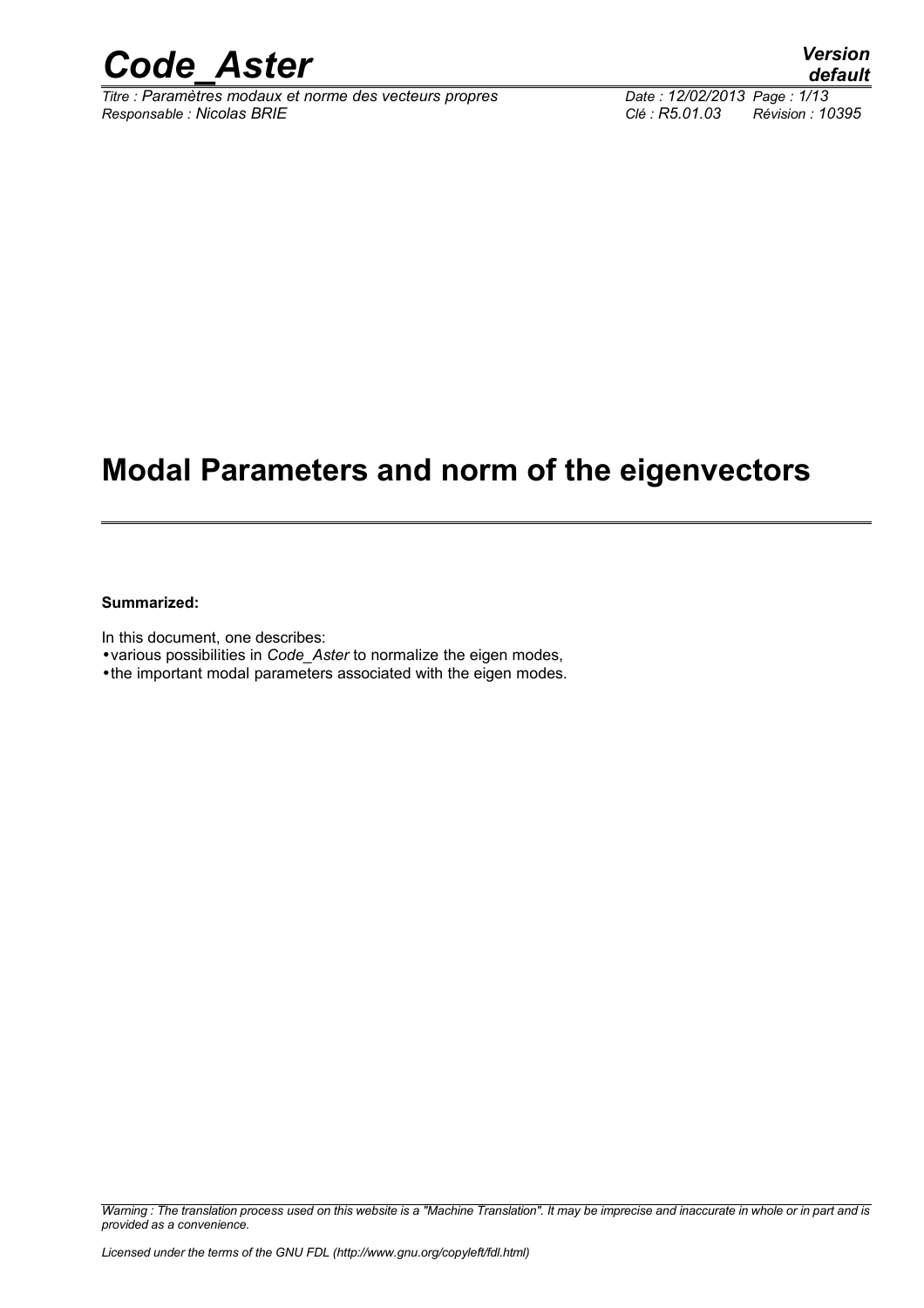*Titre : Paramètres modaux et norme des vecteurs propres Date : 12/02/20*<br> *Responsable : Nicolas BRIE Clé : R5.01.03 Responsable : Nicolas BRIE Clé : R5.01.03 Révision : 10395*

## **Contents**

*Warning : The translation process used on this website is a "Machine Translation". It may be imprecise and inaccurate in whole or in part and is provided as a convenience.*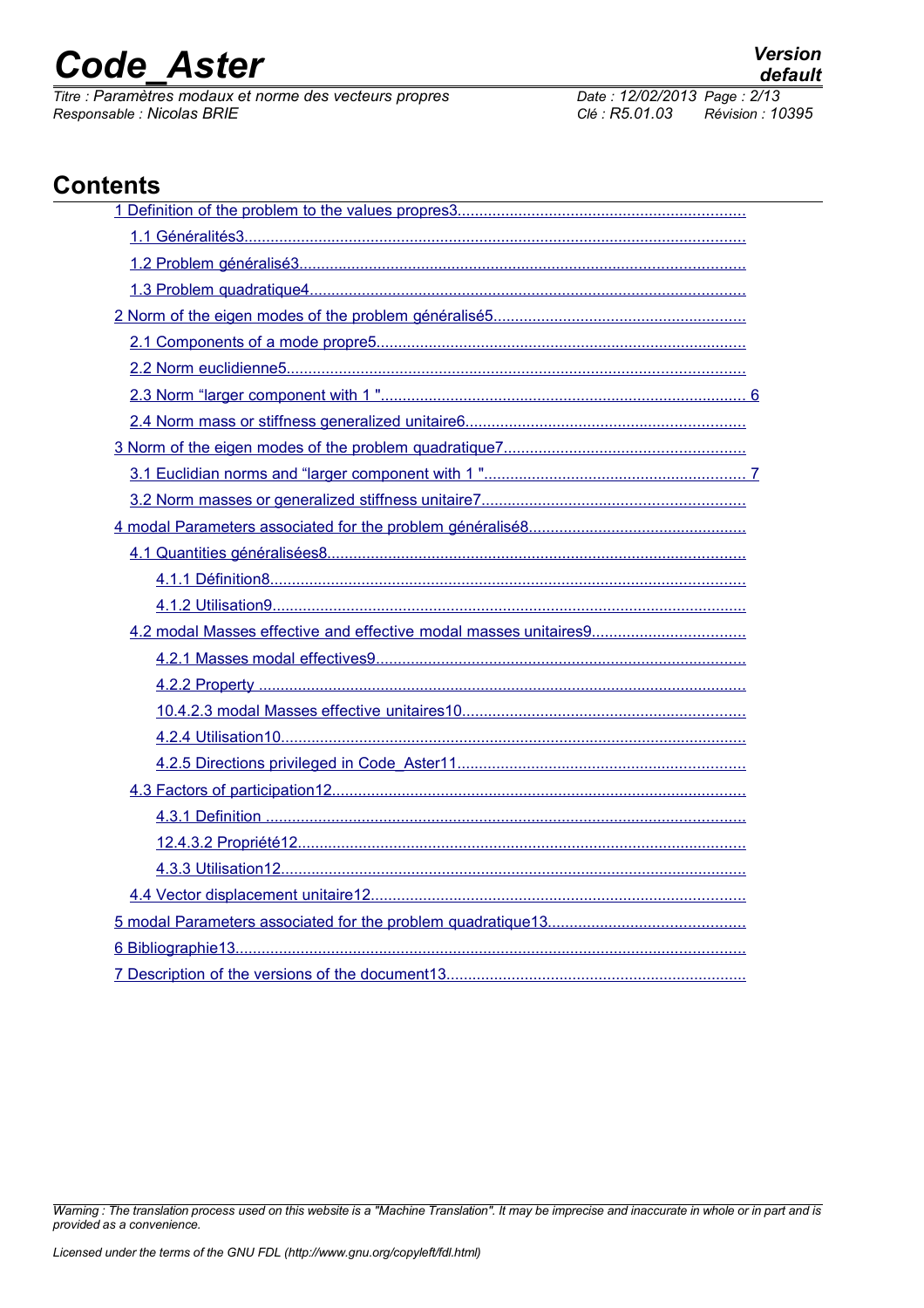*Titre : Paramètres modaux et norme des vecteurs propres Date : 12/02/2013 Page : 3/13 Responsable : Nicolas BRIE Clé : R5.01.03 Révision : 10395*

## <span id="page-2-0"></span>**1 Definition of the problem with the eigenvalues**

### **1.1 General information**

<span id="page-2-2"></span>Is the problem with the eigenvalues according to:

To find

$$
(\lambda, \boldsymbol{\Phi}) \in \mathbb{C} \times \mathbb{C}^n / \qquad (\lambda^2 \mathbf{B} + \lambda \mathbf{C} + \mathbf{A}) \boldsymbol{\Phi} = 0 \qquad \qquad \text{Eq 1.1-1}
$$

where **A ,C,B** are positive symmetric real matrixes of order *n* .

Two cases are distinguished:

•quadratic problem:  $C \neq 0$ ,

•generalized problem:  $C=0$ .

 $\lambda$  is called eigenvalue and  $\Phi$  eigenvector. In the continuation, one will speak about eigen mode for  $\Phi$  and one will introduce the notion of eigenfrequency.

To solve this problem, several methods are available in *Code\_Aster* and one returns the reader to the documents [R5.01.01] and [R5.01.02].

### **1.2 Problem generalized**

<span id="page-2-1"></span>the generalized problem can be written in the form:

To find

$$
(\lambda, \boldsymbol{\Phi}) \in \mathbb{R} \times \mathbb{R}^n / \qquad (-\lambda^2 \mathbf{B} + \mathbf{A}) \boldsymbol{\Phi} = 0 \tag{6q 1.2-1}
$$

One introduces two other quantities which make it possible to characterize the eigen mode:

$$
\lambda = \omega = (2 \pi f) \tag{6q 1.2-2}
$$

where

 $\omega$ : own pulsation associated with the eigen mode  $\boldsymbol{\Phi}$ 

 $f$  : eigenfrequency associated with the eigen mode  $\boldsymbol{\Phi}$ .

One also shows that the eigen modes are **A** and **B** orthogonal, i.e.:

$$
\begin{cases}\n\boldsymbol{\Phi}^{iT} \mathbf{A} \boldsymbol{\Phi}^{i} = \delta_{ij} \boldsymbol{\Phi}^{iT} \mathbf{A} \boldsymbol{\Phi}^{i} \\
\boldsymbol{\Phi}^{iT} \mathbf{B} \boldsymbol{\Phi}^{i} = \delta_{ij} \boldsymbol{\Phi}^{iT} \mathbf{B} \boldsymbol{\Phi}^{i}\n\end{cases}
$$
 eq 1.2-3

where  $\left(\boldsymbol{\varPhi}^{\text{i}},\boldsymbol{\varPhi}^{\text{j}}\right)$ are two eigen modes.

*Warning : The translation process used on this website is a "Machine Translation". It may be imprecise and inaccurate in whole or in part and is provided as a convenience.*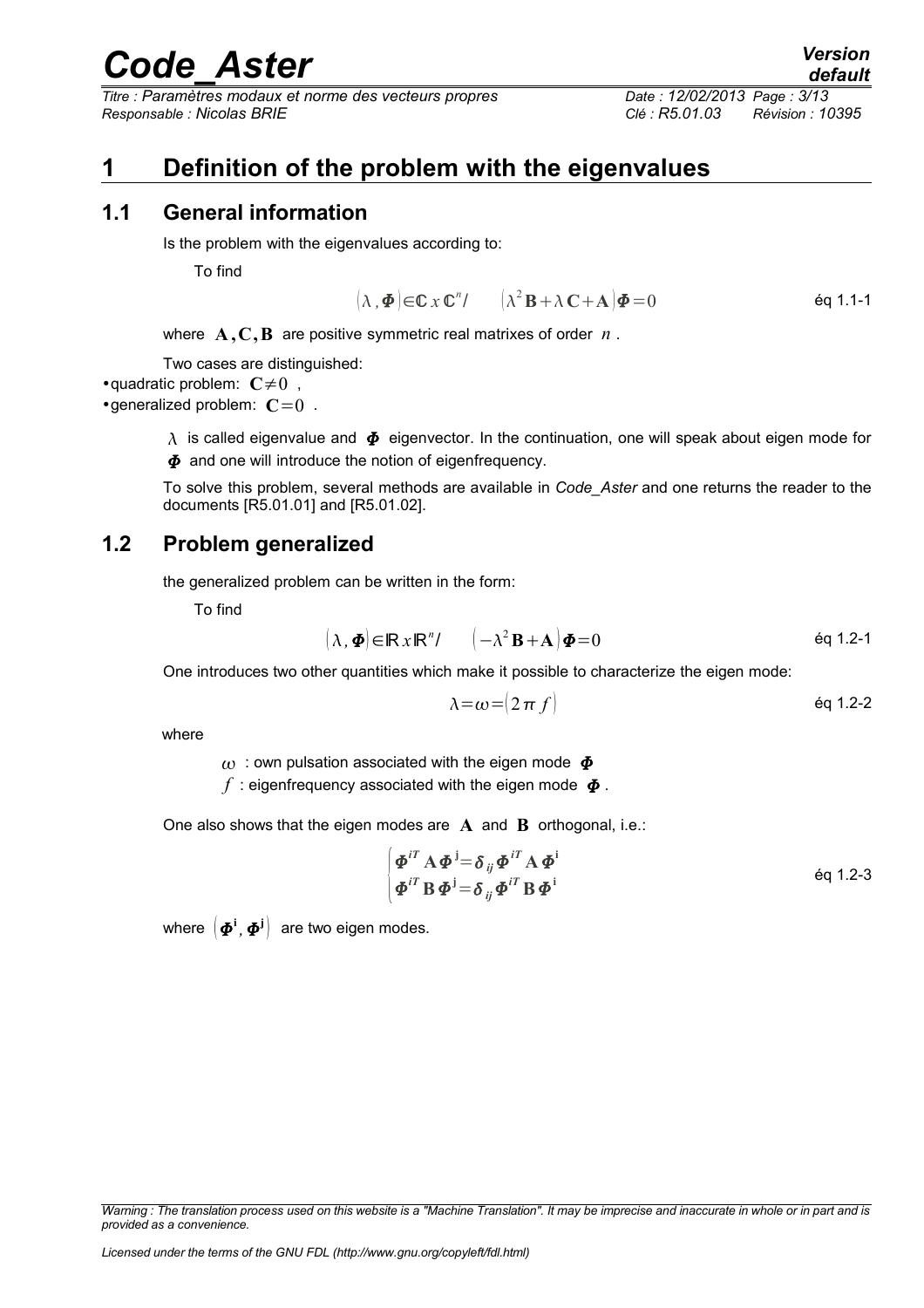*Titre : Paramètres modaux et norme des vecteurs propres Date : 12/02/2013 Page : 4/13 Responsable : Nicolas BRIE Clé : R5.01.03 Révision : 10395*

### **1.3 Quadratic problem**

<span id="page-3-0"></span>the quadratic problem [éq 1.1-1] can be put in another form of double size (one speaks about linear reduction [R5.01.02]):

To find

$$
(\lambda, F) \in \mathbb{C} \times \mathbb{C}^n / \qquad \left( \lambda \begin{bmatrix} \mathbf{0} & \mathbf{B} \\ \mathbf{B} & \mathbf{C} \end{bmatrix} + \begin{bmatrix} -\mathbf{B} & \mathbf{0} \\ \mathbf{0} & \mathbf{A} \end{bmatrix} \right) \left( \begin{array}{c} \lambda \boldsymbol{\Phi} \\ \boldsymbol{\Phi} \end{array} \right) = 0 \qquad \text{Eq 1.3-1}
$$
  
One poses in the continuation:  $\hat{\mathbf{B}} = \begin{bmatrix} \mathbf{0} & \mathbf{B} \\ \mathbf{B} & \mathbf{C} \end{bmatrix} \qquad \hat{\mathbf{A}} = \begin{bmatrix} -\mathbf{B} & \mathbf{0} \\ \mathbf{0} & \mathbf{A} \end{bmatrix}.$ 

As the matrixes  $A, C, B$  are real, the values and eigen modes imaginary are combined two to two.

One introduces three other quantities which make it possible to characterize the eigen mode:

$$
\lambda = a + ib = -\frac{\xi \omega}{\sqrt{1 - \xi^2}} + i \omega = -\frac{\xi (2\pi f)}{\sqrt{1 - \xi^2}} + i (2\pi f)
$$
 eq 1.3-2

where  $\omega$ : own pulsation associated with the eigen mode  $\Phi$ 

 $f$ : eigenfrequency associated with the eigen mode  $\Phi$ 

 $\epsilon$ : reduced damping.

One also shows that the eigen modes are 
$$
\begin{bmatrix} \mathbf{0} & \mathbf{B} \\ \mathbf{B} & \mathbf{C} \end{bmatrix}
$$
 and  $\begin{bmatrix} -\mathbf{B} & \mathbf{0} \\ \mathbf{0} & \mathbf{A} \end{bmatrix}$  orthogonal, i.e.:  
\n
$$
\begin{cases}\n-\lambda_i \lambda_j \boldsymbol{\Phi}^{iT} \mathbf{B} \boldsymbol{\Phi}^j + \boldsymbol{\Phi}^{iT} \mathbf{A} \boldsymbol{\Phi}^j = \delta_{ij}(-\lambda_i^2 \boldsymbol{\Phi}^{iT} B \boldsymbol{\Phi}^i + \boldsymbol{\Phi}^{iT} A \boldsymbol{\Phi}^i) \\
(\lambda_i + \lambda_j) \boldsymbol{\Phi}^{iT} \mathbf{B} \boldsymbol{\Phi}^j + \boldsymbol{\Phi}^{iT} \mathbf{C} \boldsymbol{\Phi}^j = \delta_{ij} (2\lambda_i \boldsymbol{\Phi}^{iT} B \boldsymbol{\Phi}^i + \boldsymbol{\Phi}^{iT} C \boldsymbol{\Phi}^i)\n\end{cases}
$$
 eq 1.3-3

where  $(\lambda_i, \lambda_j]$  are the eigenvalues respectively associated with the eigen modes  $[\bm{\varPhi}^{\bf i},\bm{\varPhi}^{\bf j}]$  .

#### **Note:**

*the eigen modes are thus not* **A** *,***B**ou**C** *orthogonal.*

*Warning : The translation process used on this website is a "Machine Translation". It may be imprecise and inaccurate in whole or in part and is provided as a convenience.*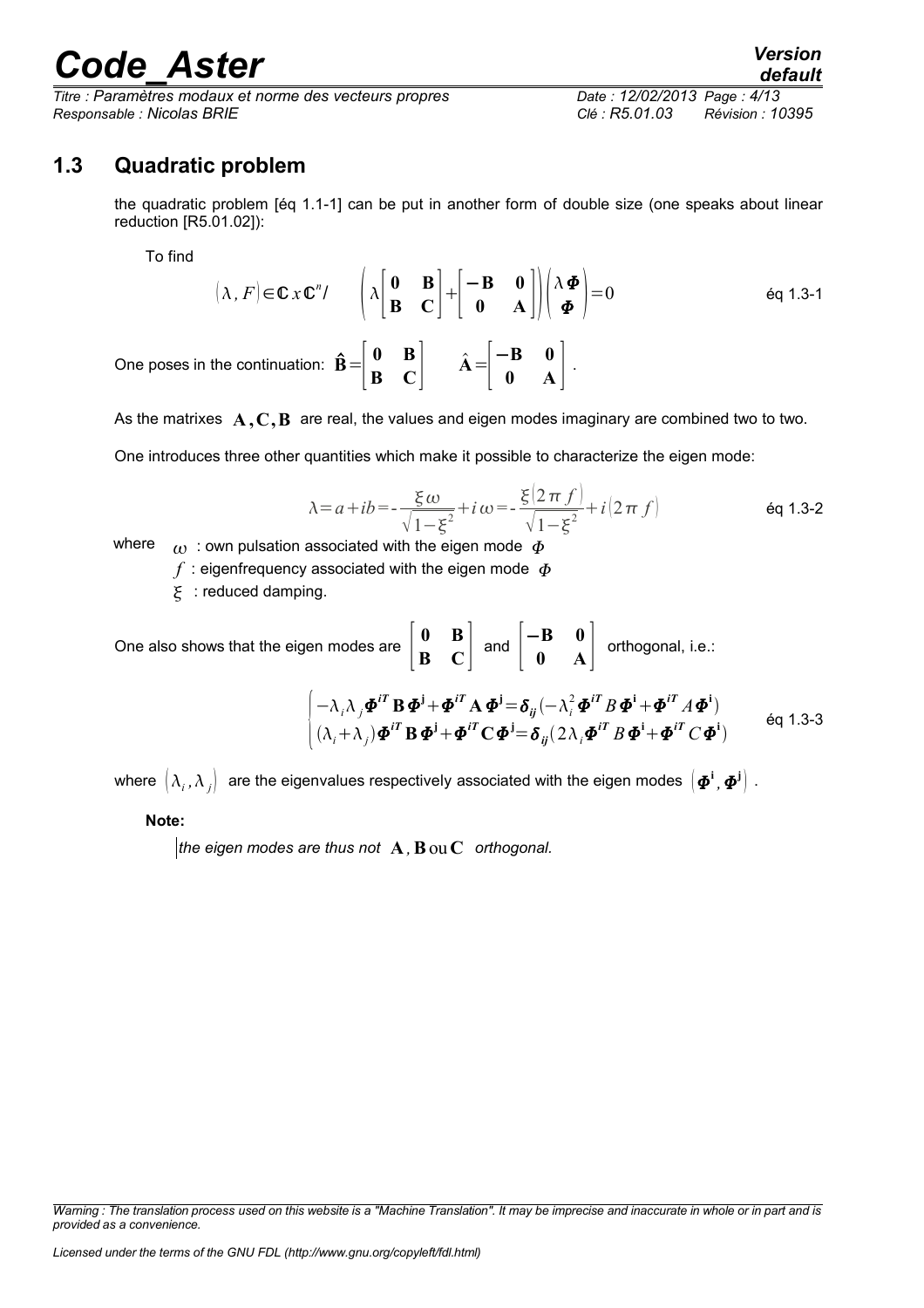*Titre : Paramètres modaux et norme des vecteurs propres Date : 12/02/2013 Page : 5/13 Responsable : Nicolas BRIE Clé : R5.01.03 Révision : 10395*

*default*

## **2 Eigen modes of the generalized problem One**

<span id="page-4-2"></span>normalizes supposes to have calculated a couple  $(\lambda, \Phi)$  solution of the problem [éq 1.2-1]:  $\lambda$  is the eigenvalue associated with the eigen mode  $\boldsymbol{\Phi}$ . One considers for time only the case of the generalized problem.

In *Code\_Aster*, command NORM MODE [U4.52.11] makes it possible to impose a kind of standardization for all the modes.

### **2.1 Components of an eigen mode**

<span id="page-4-1"></span>Is an eigen mode  $\boldsymbol{\varPhi}$  of components  $\big[\boldsymbol{\varPhi}_{\mathbf{j}}\big]_{j=1,n}$  .

Among these components, one distinguishes:

•components or degrees of freedom called "physics" (they are for example the degrees of freedom of displacement *DX , DY , DZ* , the degrees of freedom of rotation *DRX , DRY , DRZ* , the potential characterizing an irrotational fluid (PHI),...),

•components of Lagrange (the parameters of Lagrange are additional unknowns which are added with the "physical" problem initial so that the boundary conditions are checked [R3.03.01]).

In *Code* Aster, one has three families of norms:

•euclidian norm,

•norm: "larger component with 1" among a group of degrees of freedom defined,

•norm masses or unit generalized stiffness.

They successively are described.

Previously, one defines *L* a family of indices which contains *m* terms:

$$
L = |l_k, k = 1, m \text{ avec } 1 \le l_k \le n \text{ et } 1 \le m \le n.
$$

 $\left(\boldsymbol{\varPhi}_{\mathbf{l}_{\mathbf{k}}}\right)^2$ 

### **2.2 Euclidian norm**

<span id="page-4-0"></span>One defines the following norm:  $\|\bm{\varPhi}\|_{2}$ = $\Big|\sum_{k=1}^{\infty}$ 

The normalized vector is then obtained  $\hat{\bm{\phi}}$  :  $\hat{\bm{\phi}} = \frac{1}{\|\bm{\phi}\|}$  $\left\Vert \bm{\varPhi}\right\Vert _{2}$  $\boldsymbol{\Phi}=(\hat{\boldsymbol{\Phi}}_j=\frac{1}{\ln{\boldsymbol{\Phi}}}$  $\left\Vert \bm{\varPhi}\right\Vert _{2}$  $\Phi_j$  *j*=1,*n*).

*m*

In *the Code\_Aster* , two norms of this family are available:

• NORME=' EUCL' : *L* corresponds to all the indices which characterize a physical degree of freedom,

 $\vert$ 

1/ 2

• NORME=' EUCL\_TRAN' : *L* corresponds to all the indices which characterize a physical degree of freedom of displacement in translation *DX , DY , DZ* .

*Warning : The translation process used on this website is a "Machine Translation". It may be imprecise and inaccurate in whole or in part and is provided as a convenience.*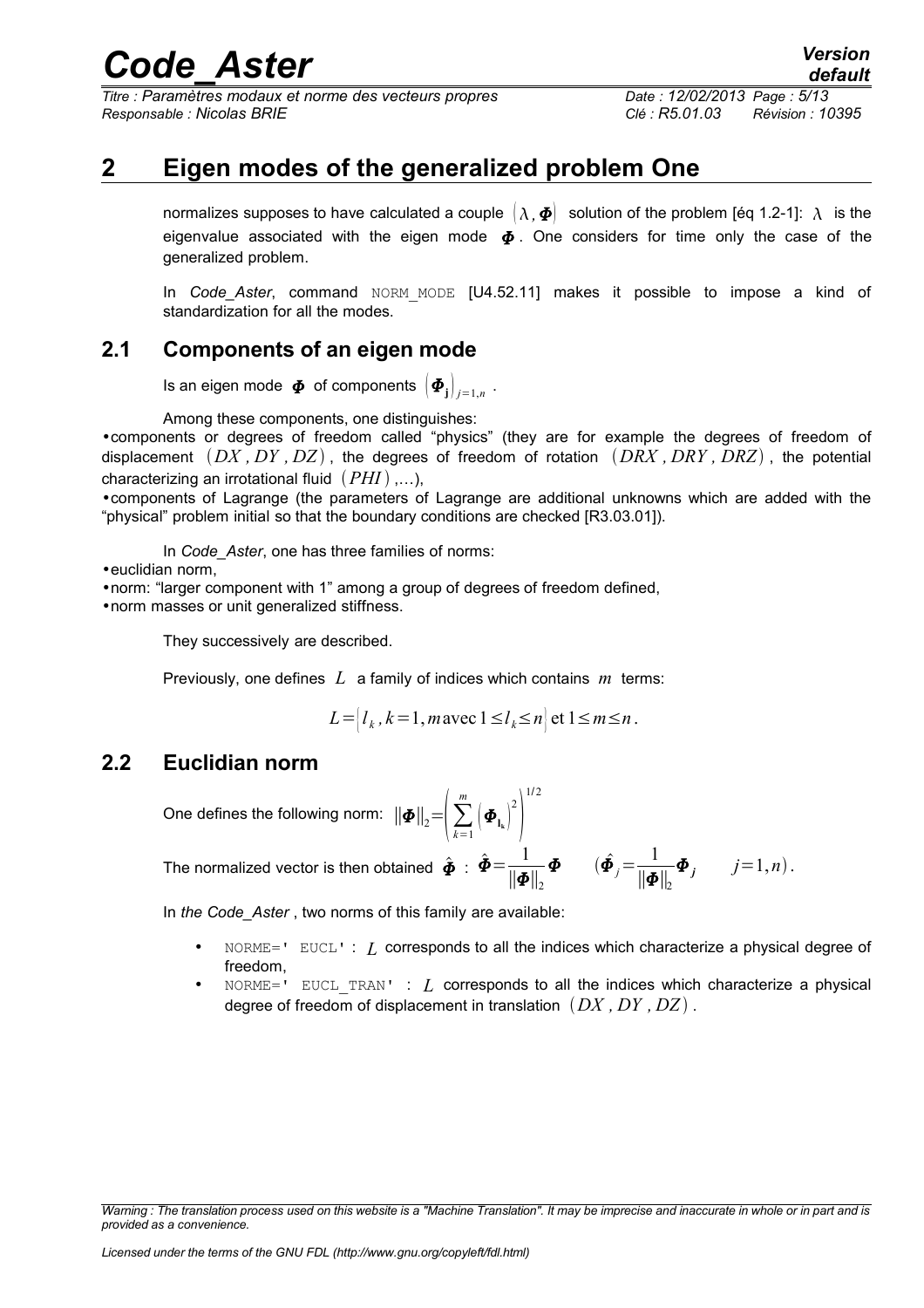*Titre : Paramètres modaux et norme des vecteurs propres Date : 12/02/2013 Page : 6/13 Responsable : Nicolas BRIE Clé : R5.01.03 Révision : 10395*

 $\Phi_j$   $j=1, n$ .

### **2.3 "Larger component with 1" One**

<span id="page-5-1"></span>normalizes defines the following norm:  $\|\bm{\varPhi}\|_{\infty} \!=\! \max\limits_{k=1,m} \!|\bm{\varPhi}_{\bm{\mathsf{I}}_k}|$ 

The normalized vector is then obtained  $\hat{\bm{\phi}}$  :  $\hat{\bm{\phi}} = \frac{1}{||\bm{\phi}||}$ 

In *Code\_Aster* , five norms of this family are available:

• NORME=' SANS\_CMP=LAGR' : *L* corresponds to all the indices which characterize a physical degree of freedom,

∥∥<sup>∞</sup>

 $\boldsymbol{\Phi}=(\hat{\boldsymbol{\Phi}}_j=\frac{1}{\|\boldsymbol{\Phi}\|_2})$ 

 $\|\bm{\varPhi}\|_{_\infty}$ 

- NORME=' TRAN' : *L* corresponds to all the indices which characterize a physical degree of freedom of displacement in translation  $(DX, DY, DZ)$ ,
- NORME=' TRAN ROTA' : *I*, corresponds to all the indices which characterize a physical degree of freedom of displacement in translation and rotation *DX , DY , DZ , DRX , DRY , DRZ* ,
- $NORME=$ <sup> $V$ </sup> AVEC CMP' or "SANS CMP" :  $L$  is built either by taking all the indices which correspond to types of components stipulated by the user (for example standard displacement following the axis  $x : "DX"$  (NORME=' AVEC CMP'), is by taking the complementary one to all the indices which correspond to types of components stipulated by user (NORME=' SANS CMP'),
- NORME=' NOEUD CMP': *I*, corresponds to only one index which characterizes a component of a node of the mesh. The name of the node and the component are specified by the user (keys - key NOM CMP and NOEUD of the command NORM MODE [U4.52.11]).

By defaults the modes are normalized with norm "SANS CMP=LAGR".

### **2.4 Normalizes mass or unit generalized stiffness**

<span id="page-5-0"></span>Is a positive definite matrix of order  $n$  . The following norm is defined:  $\|\bm{\Phi}\|_E{=} \Big(\bm{\phi}^{\rm T}\mathbf{E}\bm{\phi}\Big)^{1/2}$ The normalized vector is then obtained  $\hat{\bm{\phi}}$  :  $\hat{\bm{\phi}} = \frac{1}{\|\bm{\phi}\|}$  $\left\Vert \bm{\varPhi}\right\Vert_{\mathrm{E}}$  $\boldsymbol{\Phi}=(\hat{\boldsymbol{\Phi}}_j=\frac{1}{\|\boldsymbol{\Phi}\|}$  $\left\Vert \bm{\varPhi}\right\Vert_{\mathrm{E}}$  $\Phi_j$   $j=1, n$ .

In *the Code\_Aster* , two norms of this family are available:

- NORME=' MASSE GENE':  $\mathbf{E} = \mathbf{B}$  . In a classical problem of vibration, *B* is the mass matrix.
- NORME=' RIGI GENE' :  $E = A$  . In a classical problem of vibration,  $A$  is the stiffness matrix.

**Note:**

 $\|$  For a mode  $\| \boldsymbol{\Phi} \|_2$  of rigid body, one a:  $\| \boldsymbol{\Phi} \|_{_F} {=} \| \boldsymbol{\Phi} \|_{_A} {=} 0$ 

*Warning : The translation process used on this website is a "Machine Translation". It may be imprecise and inaccurate in whole or in part and is provided as a convenience.*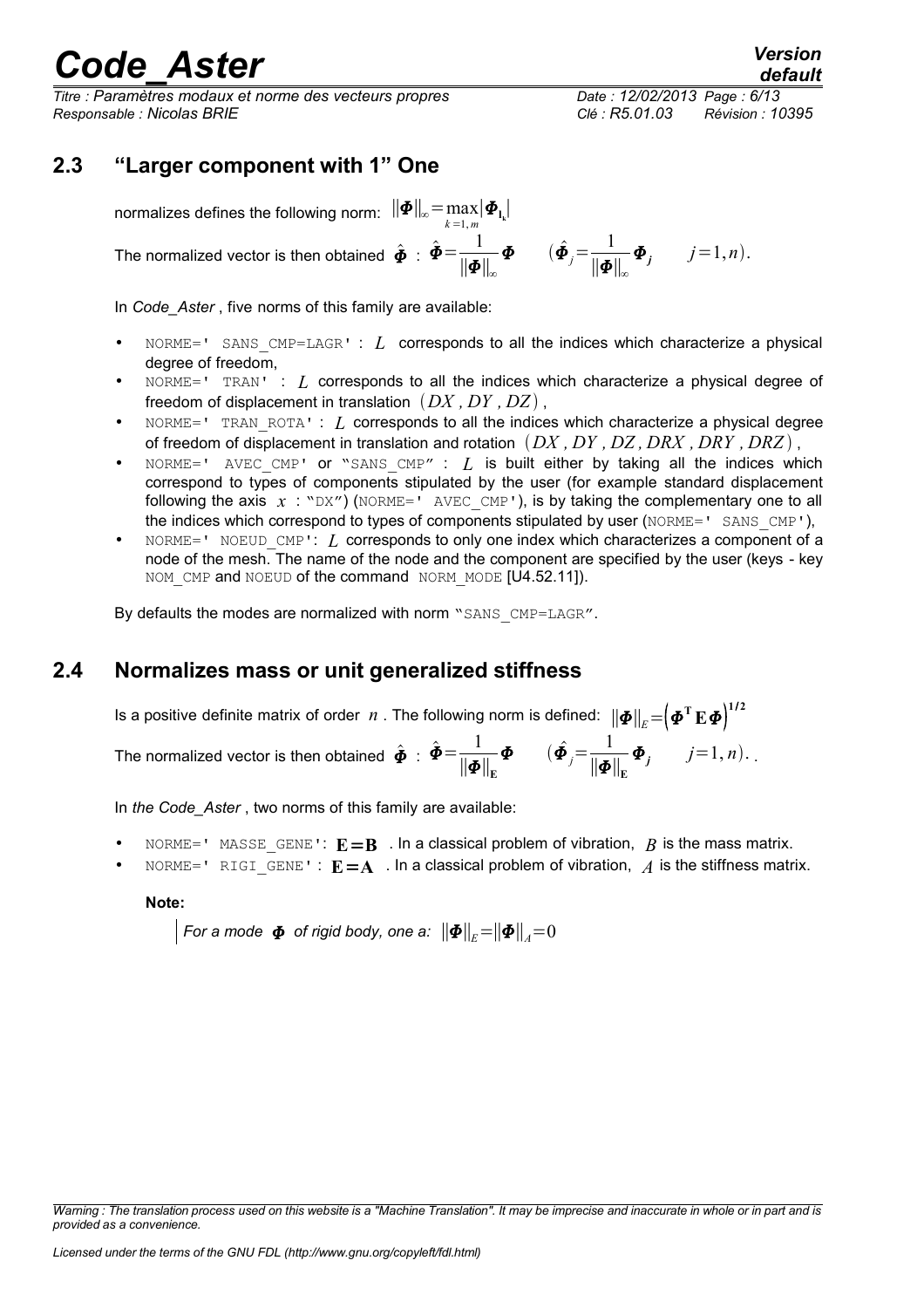*Titre : Paramètres modaux et norme des vecteurs propres Date : 12/02/2013 Page : 7/13 Responsable : Nicolas BRIE Clé : R5.01.03 Révision : 10395*

## <span id="page-6-2"></span>**3 Normalizes eigen modes of the quadratic problem**

### **3.1 Euclidian norms and "larger component with 1"**

<span id="page-6-1"></span>For the quadratic problem, one has the same norms as for the generalized problem. The eigen modes being complex, one works with the hermitian product. The various "classical" norms become:

• hermitian norm:  $\|\boldsymbol{\varPhi}\|_{2} = \Bigl|\sum_{k=1}$ *m*  $|\boldsymbol{\Phi}_{\mathbf{l}_\mathbf{k}}|^2$ 1/ 2  $=\Bigl(\sum_{k=1}$  $\sum_{i=1}^{m} \left( \boldsymbol{\bar{\Phi}}_{\mathbf{l}_{k}} \boldsymbol{\Phi}_{\mathbf{l}_{k}} \right) \right)^{1/2}$ 1/ 2 where  $\bar{\mathbf{\Phi}}_{_{\mathbf{l}_k}}$  is combined of  $\mathbf{\Phi}_{_{\mathbf{l}_k}}$  (the

absolute value in the real field becomes the modulus in the field complexes),

• norm "larger component with 1":  $||\boldsymbol{\Phi}||_{\infty} = \max_{k=1,m} |\boldsymbol{\Phi}_{1_k}| = \max_{k=1,m}$  $\max_{k=1, m} \left\langle \left( \boldsymbol{\bar{\Phi}}_{l_k} \boldsymbol{\varPhi}_{\mathbf{l_k}} \right)^{1/2} \right\rangle$ .

### **3.2 Normalizes mass or unit stiffness generalized**

<span id="page-6-0"></span>With regard to the norm "masses or generalized stiffness", denomination by analogy with the generalized problem, one uses like matrix associated with the norm, that which intervenes in the writing of the quadratic problem put in the reduced form [éq 1.3-1].

One has then:

• generalized mass normalizes:

$$
\|\boldsymbol{\Phi}\|_{\hat{\beta}} = (\lambda \boldsymbol{\Phi}^{\mathrm{T}}, \boldsymbol{\Phi}^{\mathrm{T}}) \hat{\mathbf{B}} \begin{pmatrix} \lambda \boldsymbol{\Phi} \\ \boldsymbol{\Phi} \end{pmatrix} = (\lambda \boldsymbol{\Phi}^{\mathrm{T}}, \boldsymbol{\Phi}^{\mathrm{T}}) \begin{bmatrix} \mathbf{0} & \mathbf{B} \\ \mathbf{B} & \mathbf{C} \end{bmatrix} \begin{pmatrix} \lambda \boldsymbol{\Phi} \\ \boldsymbol{\Phi} \end{pmatrix} = 2 \lambda \boldsymbol{\Phi}^{\mathrm{T}} \mathbf{B} \boldsymbol{\Phi} + \boldsymbol{\Phi}^{\mathrm{T}} \mathbf{C} \boldsymbol{\Phi},
$$

$$
\hat{\boldsymbol{\Phi}} = \frac{1}{\|\boldsymbol{\Phi}\|_{\hat{\mathbf{B}}}} \boldsymbol{\Phi} ,
$$

• norm generalized stiffness:

$$
\begin{aligned}\n\|\boldsymbol{\Phi}\|_{\hat{\boldsymbol{\beta}}} &= \left(\lambda \boldsymbol{\Phi}^{\mathrm{T}}, \boldsymbol{\Phi}^{\mathrm{T}}\right) \hat{\mathbf{A}} \begin{pmatrix} \lambda \boldsymbol{\Phi} \\ \boldsymbol{\Phi} \end{pmatrix} = \left(\lambda \boldsymbol{\Phi}^{\mathrm{T}}, \boldsymbol{\Phi}^{\mathrm{T}}\right) \begin{bmatrix} -\mathbf{B} & \mathbf{0} \\ \mathbf{0} & \mathbf{A} \end{bmatrix} \begin{pmatrix} \lambda \boldsymbol{\Phi} \\ \boldsymbol{\Phi} \end{pmatrix} = -\lambda^2 \boldsymbol{\Phi}^{\mathrm{T}} \mathbf{B} \boldsymbol{\Phi} + \boldsymbol{\Phi}^{\mathrm{T}} \mathbf{A} \boldsymbol{\Phi}\n\end{aligned}
$$
\n
$$
\hat{\boldsymbol{\Phi}} = \frac{1}{\|\boldsymbol{\Phi}\|_{\hat{\mathbf{A}}}} \boldsymbol{\Phi}.
$$

*Warning : The translation process used on this website is a "Machine Translation". It may be imprecise and inaccurate in whole or in part and is provided as a convenience.*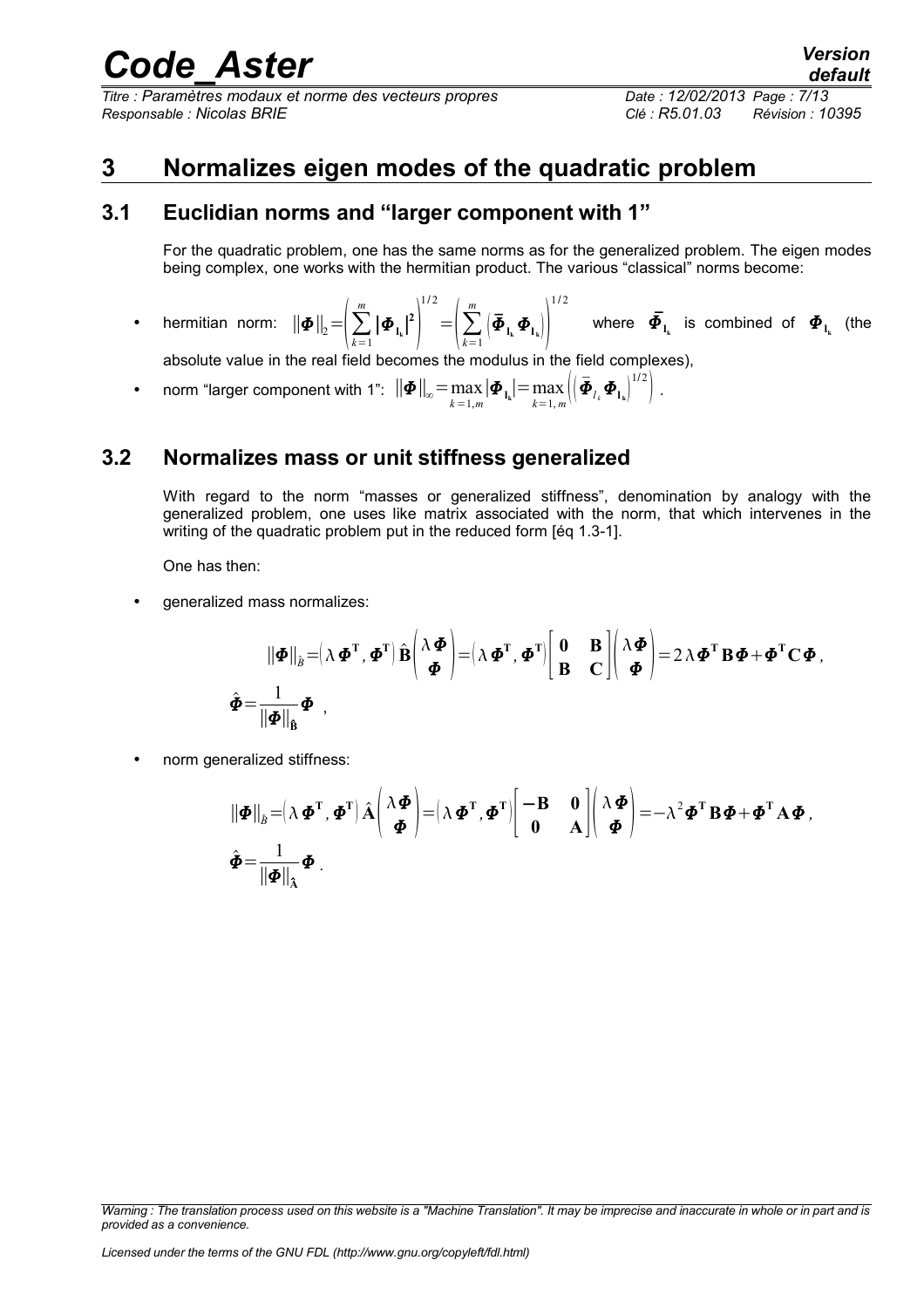*Titre : Paramètres modaux et norme des vecteurs propres Date : 12/02/2013 Page : 8/13 Responsable : Nicolas BRIE Clé : R5.01.03 Révision : 10395*

## **4 Modal parameters associated for the generalized problem**

<span id="page-7-2"></span>One in the case of places a classical generalized problem of vibration. One a:

- $A = K$  is the stiffness matrix,
- **is the mass matrix.**

That is to say a couple  $(\lambda, \Phi)$  solution of problem:

$$
(-\lambda^2 \mathbf{M} + \mathbf{K}) \boldsymbol{\Phi} = 0 \tag{6q 4-1}
$$

In the continuation, one defines successively the following quantities:

- generalized quantities,
- effective modal mass and unit effective modal mass,
- <span id="page-7-1"></span>• participation factor.

### **4.1 Generalized quantities**

#### **4.1.1 Definition**

<span id="page-7-0"></span>One defines two generalized quantities:

- Generalized mass of the mode  $\boldsymbol{\phi}$  :  $m_{\phi}$ = $\boldsymbol{\phi}^{\mathrm{T}}\mathbf{M}\boldsymbol{\phi}$  ,
- Generalized Stiffness of the mode  $\boldsymbol{\varPhi}\ :\ k_{_{\boldsymbol{\phi}}} {=} \boldsymbol{\varPhi}^\text{T} \mathbf{K} \boldsymbol{\varPhi}\enspace .$

These quantities depend on standardization on *F* . These quantities are accessible in the result concept of the mode\_meca type under names MASS\_GENE, RIGI\_GENE.

*.*

**Notice 1:**

*One has the following relation between the pulsation (or the frequency) of the mode and the mass and stiffness generalized of the mode:*

$$
\lambda^2 = \omega^2 = (2 \pi f)^2 = \frac{\boldsymbol{\Phi}^{\mathrm{T}} \mathbf{K} \boldsymbol{\Phi}}{\boldsymbol{\Phi}^{\mathrm{T}} \mathbf{M} \boldsymbol{\Phi}} = \frac{k_{\phi}}{m_{\phi}}
$$

#### **Notice 2:**

*From the physical point of view, the generalized mass (which is a positive value) can be interpreted as mass moving:* 

$$
m_{\phi} = \mathbf{\Phi}^{\mathrm{T}} \mathbf{M} \, \mathbf{\Phi} = \int \rho \, \mathbf{\Phi}^2 \quad \text{where} \quad \rho \quad \text{is the density of structure.}
$$

*The kinetic energy of structure vibrating according to the mode is equal then to:*

$$
E_c = \frac{1}{2} \omega^2 m_{\phi} = \frac{1}{2} \omega^2 \Phi^{\mathrm{T}} \mathbf{M} \Phi.
$$

*The potential energy of strain associated with the mode*  $\Phi$  *is equal to:* 

$$
E_p = \frac{1}{2} k_{\phi} = \frac{1}{2} {\boldsymbol{\Phi}}^{\mathrm{T}} {\mathbf{K}} {\boldsymbol{\Phi}} .
$$

*Warning : The translation process used on this website is a "Machine Translation". It may be imprecise and inaccurate in whole or in part and is provided as a convenience.*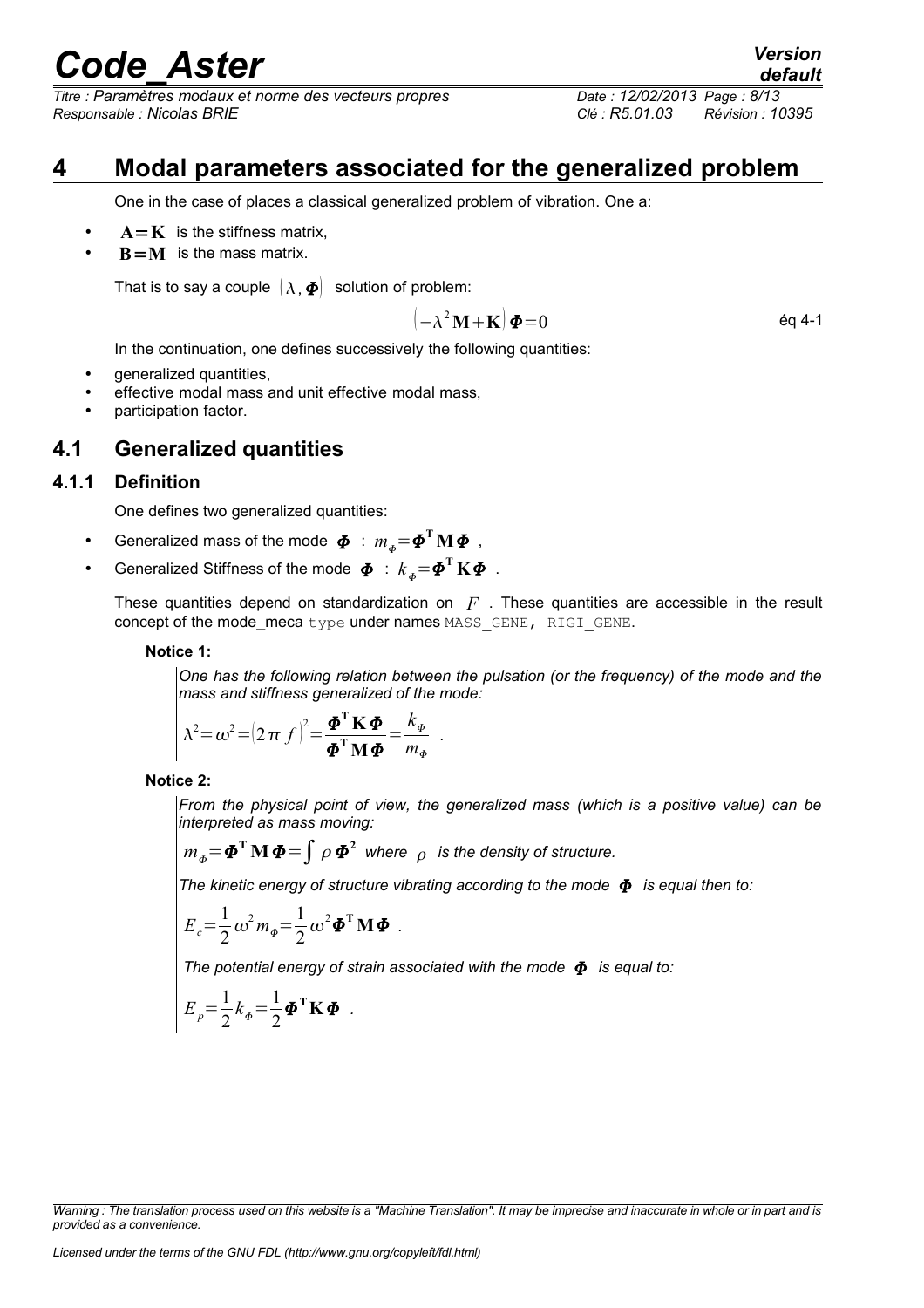*Titre : Paramètres modaux et norme des vecteurs propres Date : 12/02/2013 Page : 9/13 Responsable : Nicolas BRIE Clé : R5.01.03 Révision : 10395*

### **4.1.2 Use**

<span id="page-8-2"></span>During a computation by modal recombination [R5.06.01], one seeks a solution of the equation of the dynamics:

$$
\mathbf{M}\ddot{\mathbf{x}} + \mathbf{C}\dot{\mathbf{x}} + \mathbf{K}\mathbf{x} = f(t) ,
$$

in the form  $x=\sum\limits_{i=1,m}\bm{\alpha}_\mathbf{i}\big(t\big)\bm{\Phi}^\mathbf{i}$  where  $\bm{\varPhi}^\mathbf{i}$  is the real eigen mode associated with the eigenvalue  $\,\lambda_i\,$  , solution of the generalized problem (in general one has *m*≤*n* ( *n* is the number of degree of freedom) because one takes into account only part of modal base):

$$
\left(-\mathbf{M}\,\lambda_i^2\!+\!\mathbf{K}\right)\pmb{\varPhi}^i\!=\!0
$$

The generalized vector  $\boldsymbol{\alpha} \!=\! (\boldsymbol{\alpha}_\mathbf{i})_{i=1,m}$  is solution of:

**M** ¨ **C** ˙ **K** = *f* (problem of order *m* ) with:

$$
\tilde{\mathbf{M}} = (\tilde{\mathbf{M}}_{ij}) = (\boldsymbol{\Phi}^{iT} \mathbf{M} \boldsymbol{\Phi}^{i}) \quad \tilde{\mathbf{C}} = (\tilde{\mathbf{C}}_{ij}) = (\boldsymbol{\Phi}^{iT} \mathbf{C} \boldsymbol{\Phi}^{i}) \n\tilde{\mathbf{K}} = (\tilde{\mathbf{K}}_{ij}) = (\boldsymbol{\Phi}^{iT} \mathbf{K} \boldsymbol{\Phi}^{i}) \qquad \tilde{\mathbf{f}} = (\tilde{\mathbf{f}}_{i}) = (\boldsymbol{\Phi}^{iT} \mathbf{f})
$$

The modes of vibration of the generalized problem are **K** and **M** orthogonal [R5.01.01]. The matrixes  $\tilde{M}$  and  $\tilde{K}$  are then diagonal and are made up by the stiffness and generalized masses of each mode. The matrix **C** is usually full if one does not make additional assumptions on **C** [R5.05.04].

.

### <span id="page-8-1"></span>**4.2 Effective modal masses and effective modal masses unit**

#### **4.2.1 effective modal Masses**

<span id="page-8-0"></span>Is  $\mathbf{U_d}$  an unit vector in the direction  $d$  . In each node of the vector  $\mathbf{U_d}$  having the components of displacement  $(DX, DY, DZ)$  one a:

 $\left(\text{DX}=x_{d}^{}, \text{DY}=y_{d}^{}, \text{DZ}=z_{d}^{}\right]$  where  $\left(x_{d}^{}, y_{d}^{}, z_{d}^{}\right)$  are the cosine Directors of the direction  $\,d$  (one thus has:  $x_d^2 + y_d^2 + z_d^2 = 1$  ).

For example, if  $d$  is the direction  $x$  , the vector  $\mathbf{U}_{\mathbf{d}}$  has all its components  $\ DX$  equal to 1 and its other components equal to 0.

One defines the effective modal masses in the direction *d* by:

$$
m_{\Phi,d} = \frac{\left(\boldsymbol{\Phi}^{\mathrm{T}}\mathbf{M}\,\mathbf{U}_d\right)^2}{\left(\boldsymbol{\Phi}^{\mathrm{T}}\mathbf{M}\,\boldsymbol{\Phi}\right)}\,.
$$

*Warning : The translation process used on this website is a "Machine Translation". It may be imprecise and inaccurate in whole or in part and is provided as a convenience.*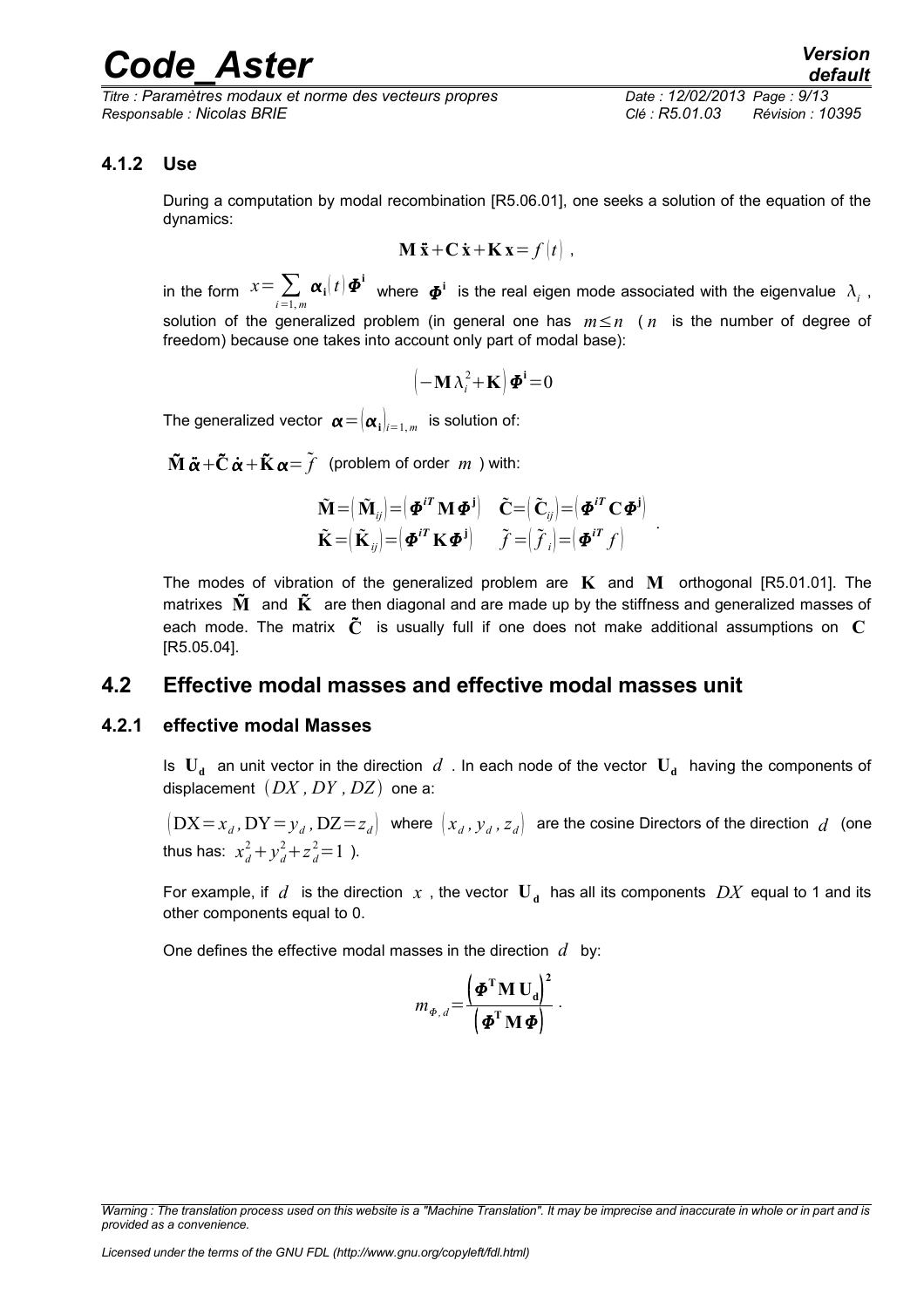*Titre : Paramètres modaux et norme des vecteurs propres Date : 12/02/2013 Page : 10/13 Responsable : Nicolas BRIE Clé : R5.01.03 Révision : 10395*

### **4.2.2 Property**

#### <span id="page-9-2"></span>**Stated:**

The sum of the effective modal masses in a direction  $d$  is equal to the total mass  $m_{total}$  of structure. That is written:

 $m_{\text{total}} = \sum_{i=1,n}$  $\left(\boldsymbol{\varPhi}^{\text{iT}}\mathbf{M}\,\mathbf{U}_{\text{d}}\right)^{\text{2}}$  $\left(\boldsymbol{\varPhi}^{\text{iT}}\mathbf{M}\boldsymbol{\varPhi}^{\text{i}}\right)$  $=\sum_{i=1,n} m_{\phi^i,d}$  where *n* is the nombre total of modes associated with the

<span id="page-9-1"></span>problem [éq 4-1]

### **4.2.3 unit effective modal Masses**

By means of the preceding property, one defines the unit effective modal masses:

$$
\tilde{m}_{\Phi^i,d} = \frac{m_{\Phi^i,d}}{m_{totale}} ,
$$

and one a:  $\sum\limits_{i=1,n}\tilde{m}_{\Phi^i,\,d}\!=\!1$  .

The modal masses  $\tilde{m}_{\Phi^i,d}$  and  $m_{\varPhi^i,d}$  are independent of the standardization of the mode  $\bm{\phi}^i$  of vibration.

### **4.2.4 "**

#### <span id="page-9-0"></span>**Empirical" use Relation** :

During a study "request seismic of a structure in a direction *d* " by a method of modal recombination, one must preserve the modes of vibration which have an important unit effective mass and it is of use in France to consider that one so has a good modal representation for all of the preserved modes one a:

$$
\sum_{i=1,n}\tilde{m}_{\varPhi^i,d}\geq 0,9
$$

This relation empirical for example is stated in the RCC-G (Rules of design and construction applicable to the Civil engineer).

#### **Note:**

*the sum of the effective modal masses is worth in fact the total mass which works on selected modal base. In other words, this working total mass is worth the total mass minus the contributions out of mass which are carried by clamped degrees of freedom (which thus do not work on modal base). Thus, for example, on a system with 1 mass-spring degree of freedom with a mass M1 at the top and another mass M2 at the level to erase it, then the working mass will be worth M1 and the total mass M1M2 . Consequently, the unit effective modal mass for the only mode of the system will be worth M1*/*M1M2 . The total office plurality will thus have the same value and, according to the ratio in M1 and*  $M2$  , one will not be able thus inevitably to reach 90% of the total mass  $(M1+M2)$  , even *by considering all the modes (there is only one only mode on this example). In practice, the model with the finite elements will be fine and realistic, more the difference between the working mass and the total mass will be weak.*

*Warning : The translation process used on this website is a "Machine Translation". It may be imprecise and inaccurate in whole or in part and is provided as a convenience.*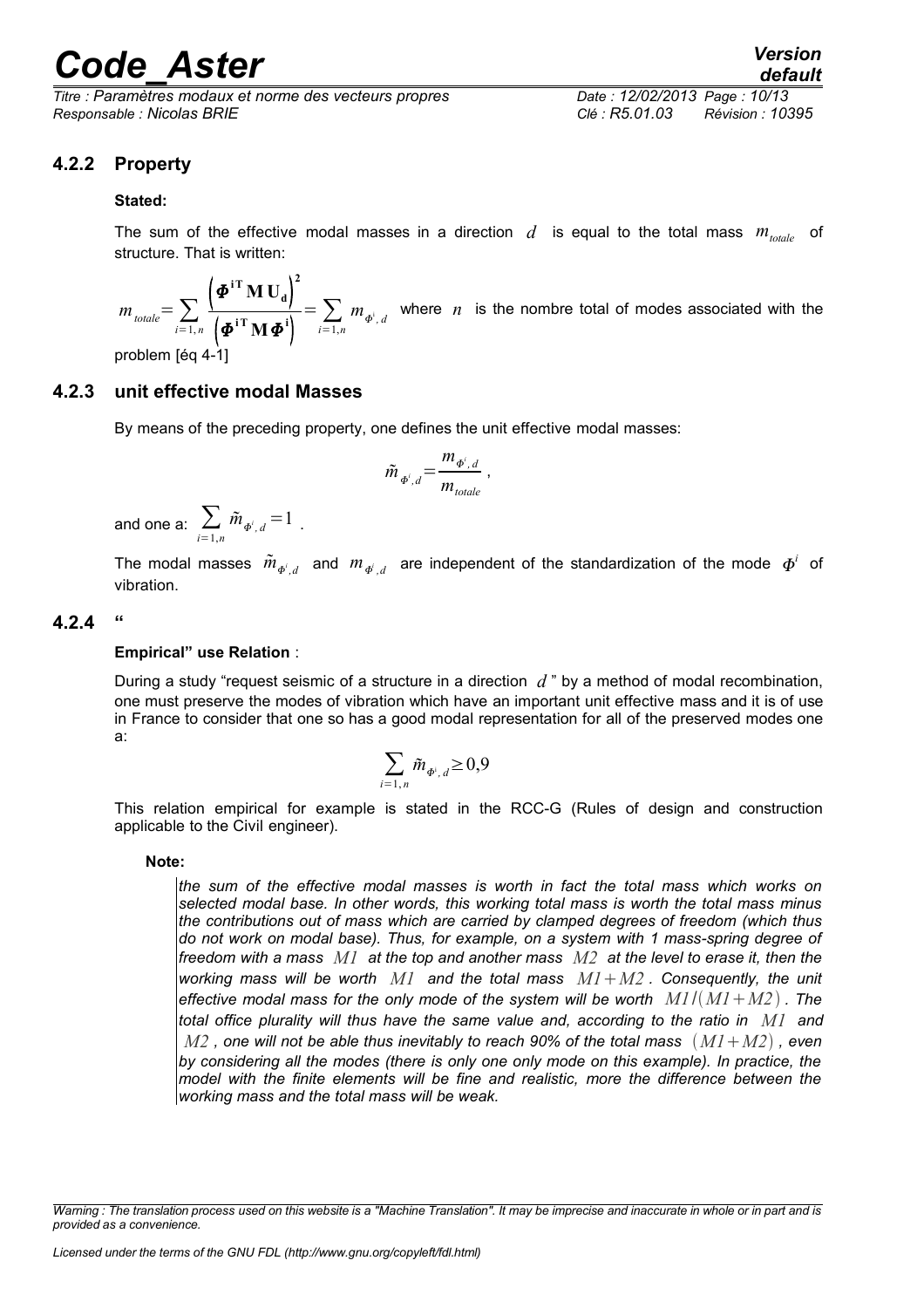*Titre : Paramètres modaux et norme des vecteurs propres Date : 12/02/2013 Page : 11/13 Responsable : Nicolas BRIE Clé : R5.01.03 Révision : 10395*

### **4.2.5 Directions privileged in** *Code\_Aster*

<span id="page-10-5"></span>In *Code* Aster, one has three directions which are those of the reference of definition of mesh:

- $d =$  direction  $X$ ,
- $d =$  direction  $Y$ .
- $d =$  direction  $Z$ .

The effective modal masses and the unit effective modal masses are accessible in the result concept of the mode\_meca type under names MASS EFFE DX, MASS EFFE DY, MASS EFFE DZ, MASS EFFE UN DX, MASS EFFE UN DY, MASS EFFE UN DZ.

### <span id="page-10-4"></span>**4.3 Participation factors**

### **4.3.1 Definition**

<span id="page-10-3"></span>One defines other parameters called participation factor:

$$
p_{F,d}^i = \frac{(\boldsymbol{\Phi}^{\mathrm{i} \mathrm{T}} \mathbf{M} \mathbf{U}_d)}{(\boldsymbol{\Phi}^{\mathrm{i} \mathrm{T}} \mathbf{M} \boldsymbol{\Phi}^{\mathrm{i}})}.
$$

This parameter depends on the standardization of the mode of vibration  $\boldsymbol{\varPhi}^{\text{i}}$  .

As for the effective masses, one has three directions *d* which are those of the reference of definition of the mesh.

The participation factors are accessible in the result concept of the mode\_meca  $type$  under names FACT PARTICI DX, FACT PARTICI DY, FACT PARTICI DZ.

### **4.3.2 Property**

#### <span id="page-10-2"></span>**Stated:**

The participation factors associated with a direction  $d$  check the following relation:

$$
m_{\text{total}} = \sum_{i=1,n} \frac{\left(\boldsymbol{\Phi}^{i T} \mathbf{M} \mathbf{U}_d\right)^2}{\left(\boldsymbol{\Phi}^{i T} \mathbf{M} \boldsymbol{\Phi}^i\right)} = \sum_{i=1,n} \left(\frac{\boldsymbol{\Phi}^{i T} \mathbf{M} \mathbf{U}_d}{\boldsymbol{\Phi}^{i T} \mathbf{M} \boldsymbol{\Phi}^i}\right)^2 \left(\boldsymbol{\Phi}^{i T} \mathbf{M} \boldsymbol{\Phi}^i\right) = \sum_{i=1,n} \left(p_{\boldsymbol{\Phi}^i, d}\right)^2 m_{\boldsymbol{\Phi}^i} \quad \text{where} \quad n \quad \text{is} \quad \text{the}
$$

nombre total of modes associated with the problem [éq 4-1].

This result is obtained easily by expressing the participation factor according to the effective modal mass and by means of result stated with [§ 4.2.3].

### **4.3.3 Use**

<span id="page-10-1"></span>These parameters are used in particular to compute: the response of a structure subjected to a seisme by spectral method. Please refer to document [R4.05.03].

### **4.4 Unit vector displacement**

<span id="page-10-0"></span>In what precedes, one considered a unit displacement vector  $|\mathbf{U_d}|$  which relates to only the degrees of freedom of translation *DX , DY , DZ* . This notion can be wide with rotations by considering the following definition. A matrix of **U** dimension is defined  $(n \times 6)$ . If all the nodes of the mesh support 3 degrees of freedom of translation and 3 others of rotation, the matrix **U** is formed by the stacking of the following  $\mathbf{u}_{rd}^{\mathbf{k}}(6{\times}6)\;$  matrixes (the index  $\,k\;$  corresponds to the node of number  $\,k\;$  ):

*Warning : The translation process used on this website is a "Machine Translation". It may be imprecise and inaccurate in whole or in part and is provided as a convenience.*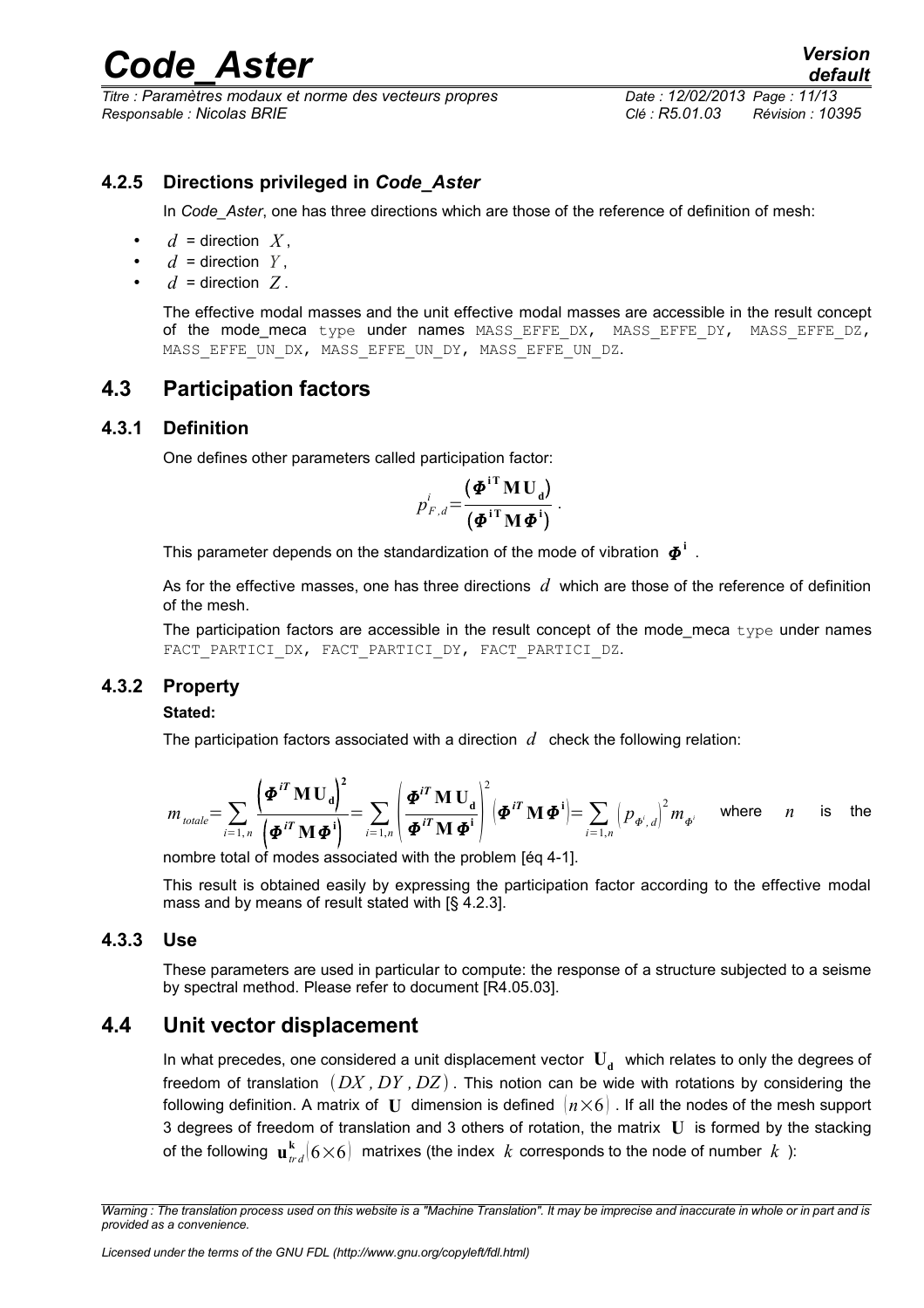*Titre : Paramètres modaux et norme des vecteurs propres Date : 12/02/2013 Page : 12/13 Responsable : Nicolas BRIE Clé : R5.01.03 Révision : 10395*

|  |  | $\begin{array}{cccc} 1 & 0 & 0 & 0 \end{array}$ | $\mathbf{u}_{tr}^{\mathbf{k}} = \begin{bmatrix} 0 & 1 & 0 & -(z_k - z_c) & 0 \\ 0 & 0 & 1 & (y_k - y_c) & -(x_k - x_c) \\ 0 & 0 & 0 & 1 & 0 \\ 0 & 0 & 0 & 1 & 0 \end{bmatrix}$ | $\begin{pmatrix} z_k - z_c \end{pmatrix}$ $-\begin{pmatrix} y_k - y_c \end{pmatrix}$<br>$\left(x_k - x_c\right)$ |
|--|--|-------------------------------------------------|---------------------------------------------------------------------------------------------------------------------------------------------------------------------------------|------------------------------------------------------------------------------------------------------------------|
|  |  |                                                 |                                                                                                                                                                                 |                                                                                                                  |
|  |  |                                                 |                                                                                                                                                                                 |                                                                                                                  |

where  $(x_k, y_k, z_k)$  are the coordinates of the node and  $(x_c, y_c, z_c)$  are the coordinates of the instantaneous center of rotation.

One can thus define effective modal masses, participation factors associated with degrees of freedom with rotation.

*For time, the computation of these parameters is not available in Code\_Aster.*

## **5 Modal parameters associated for the quadratic problem**

<span id="page-11-1"></span>One writes the quadratic problem in the form:  $\left(\lambda^2\mathbf{M} + \lambda\,\mathbf{C} + \mathbf{K}\right)\boldsymbol{\Phi} \!=\! 0$  .

For the quadratic problem, one calculates only three parameters which correspond to the following generalized quantities:

| generalized mass (real quantity):      | $m_{\phi} = \bar{\boldsymbol{\phi}}^{\mathrm{T}} \mathbf{M} \boldsymbol{\Phi}$ ,      |
|----------------------------------------|---------------------------------------------------------------------------------------|
| generalized stiffness (real quantity): | $k_{\phi} = \overline{\boldsymbol{\Phi}}^{\mathrm{T}} \mathbf{K} \boldsymbol{\Phi}$ , |
| generalized damping (real quantity):   | $c_{\phi} = \overline{\boldsymbol{\phi}}^{\mathrm{T}} \mathbf{C} \boldsymbol{\Phi}$ . |

Attention, if one normalizes the eigen mode with the norm "generalized mass", one does not have in the quadratic case:  $m_a=1$ . One can pass the same remark concerning the generalized stiffness.

By means of the relations of orthogonality and the fact that the clean elements appear per combined pairs, one can write the following relations:

$$
\frac{\bar{\Phi}^{\mathrm{T}}\mathbf{C}\Phi}{\bar{\Phi}^{\mathrm{T}}\mathbf{M}\Phi} = \frac{c_{\Phi}}{m_{\Phi}} = 2\operatorname{Re}\left(\lambda\right) = -\frac{2\xi\omega}{\sqrt{1-\xi^2}} = -\frac{2x(2\pi f)}{\sqrt{1-\xi^2}},
$$
\n
$$
\frac{\bar{\Phi}^{\mathrm{T}}\mathbf{K}\Phi}{\bar{\Phi}^{\mathrm{T}}\mathbf{M}\Phi} = \frac{k_{\Phi}}{m_{\Phi}} = |\lambda|^2 = \frac{\omega^2}{1-\xi^2} = \frac{\left(2\pi f\right)^2}{1-\xi^2}.
$$

## **6 Bibliography**

- <span id="page-11-0"></span>1) J.R. LEVESQUE, L. VIVAN, Fe WAECKEL: Seismic response by spectral method [R4.05.03].
- 2) D. SELIGMANN, B. QUINNEZ: Algorithms of resolution for the generalized problem [R5.01.01].
- 3) D. SELIGMANN, R. MICHEL: Algorithms of resolution for the quadratic problem [R5.01.02].
- 4) Operator NORM MODE [U4.52.11].

*default*

*Warning : The translation process used on this website is a "Machine Translation". It may be imprecise and inaccurate in whole or in part and is provided as a convenience.*